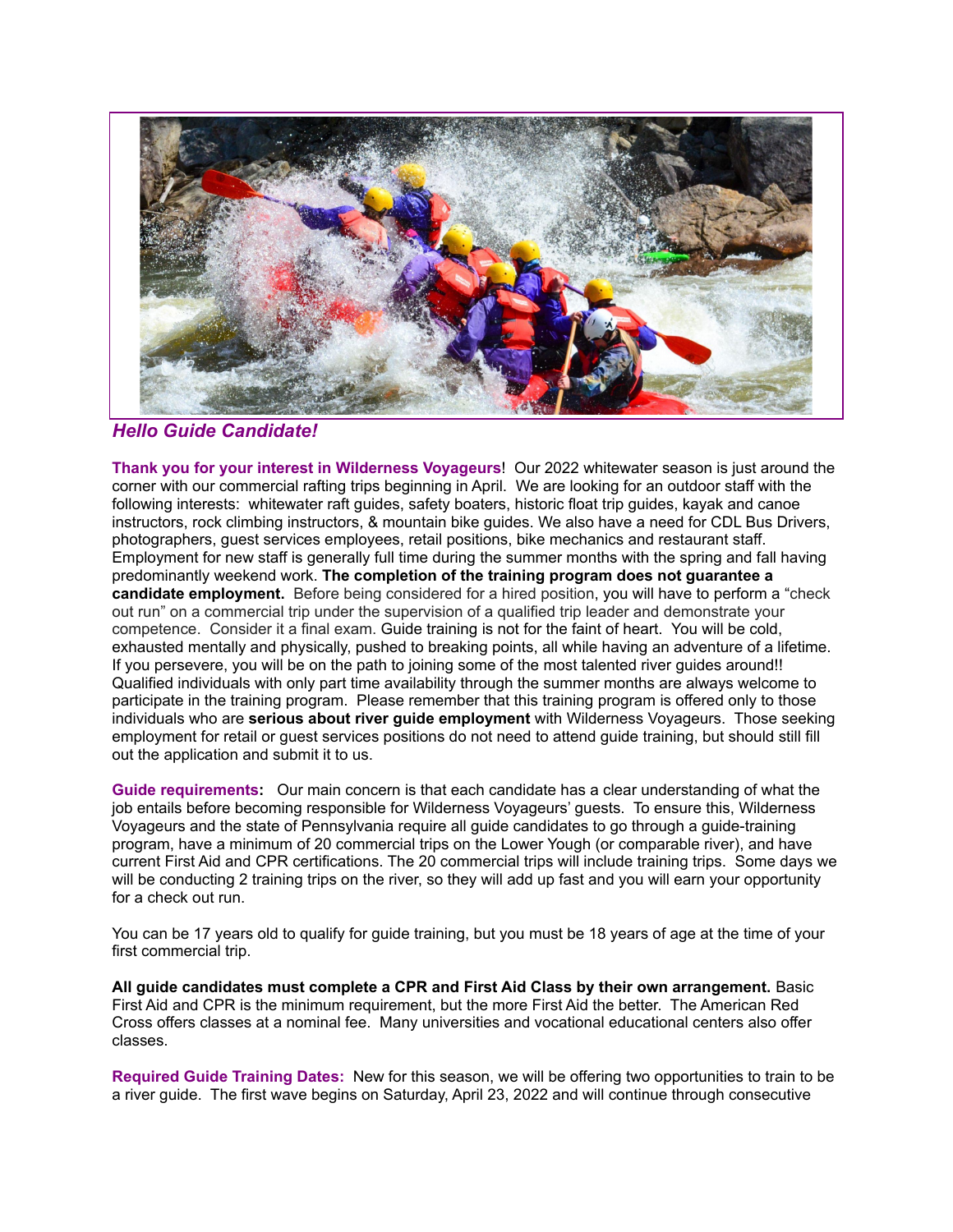weekends through Sunday, May 22nd. If you live within a 3 hour drive or less and have school and work obligations mid-week this option is recommended. An added bonus is that you will have the opportunity to earn a paycheck sooner than the second wave.

The second wave of training will start Monday the 30th, run for five days, break for the weekend, and then run another five days ending on June 10th. For those applicants who are not able to make it to the area for the first wave of training this is a great option. You will be wrapping up your

**First Wave Training:**

**April 23 & 24 April 30 & May 1 May 7 & 8 May 14 & 15 May 21 & 22**

**Second Wave Training:**

**May 30 - June 3 June 6 - June 10**

**Cost:** There is a one-time fee of \$100 cash to enroll in the guide-training program. This fee is required for all guide candidates and must be paid on the first day. This fee covers equipment use, transportation, & river trips.

**Guide Training Procedures:** We begin each day at 8:00 a.m. at the porch of the Wilderness Voyageurs Outfitter store. There will be a classroom session discussing whitewater terminology, skills and general information. Following these sessions we will head out to the river to practice what we have learned in the classroom. For the first wave folks, we will try to wrap-up each Sunday by 4:00 p.m. so you can journey home. A majority of the training is completed on the Lower Yough, but we do travel to other rivers during the training weekends. Advance notice will be given and we will help to coordinate travel arrangements via carpool. Be prepared: guide training takes some time, but those that have commitment will prosper by learning not only whitewater paddling and rescue techniques, but also valuable communication and leadership skills.

## *Other Details*

**Where Do I Stay?** Tent platforms will be available to set up tents. There is a roofed over outside kitchen and hot showers available, too. We encourage you to come early and begin familiarizing yourself with Ohiopyle. Many of our staff will arrive on Fridays to paddle, hike, bike, and socialize.

**Clothing and Weather:** Guide training occurs when most are just putting away their skis, so yes it can be cold, but it can also be very nice. The temperatures can range between 30 and 80 degrees, with sun, rain, snow, or sleet. Clothing will be very important. I would not rush out and spend hundreds of dollars on gear at this time. Wilderness Voyageurs will have its retail store open for any last minute items you may need at a 15% discount. We will provide neoprene wetsuits and nylon paddling jackets at no charge during the guide training weekends. The most difficult body parts to keep warm are your hands and feet. If you are a hearty individual, wool socks and tennis shoes may be enough, though I would strongly encourage having neoprene booties (or neoprene socks). Fit the booties so that you can get a wool sock into them. You don't want the booties loose so your foot sloshes around inside, but also not so tight that the blood circulation is restricted. Hands are difficult. The best item you will only find in whitewater stores. They are called pogies or river mitts. A good alternative will be neoprene gloves. Again, if you are a hearty individual, gloves will probably not be needed. Other layers may be necessary. Wool, poly pro, fleece or other synthetics are great. **DO NOT BRING COTTON LAYERS!**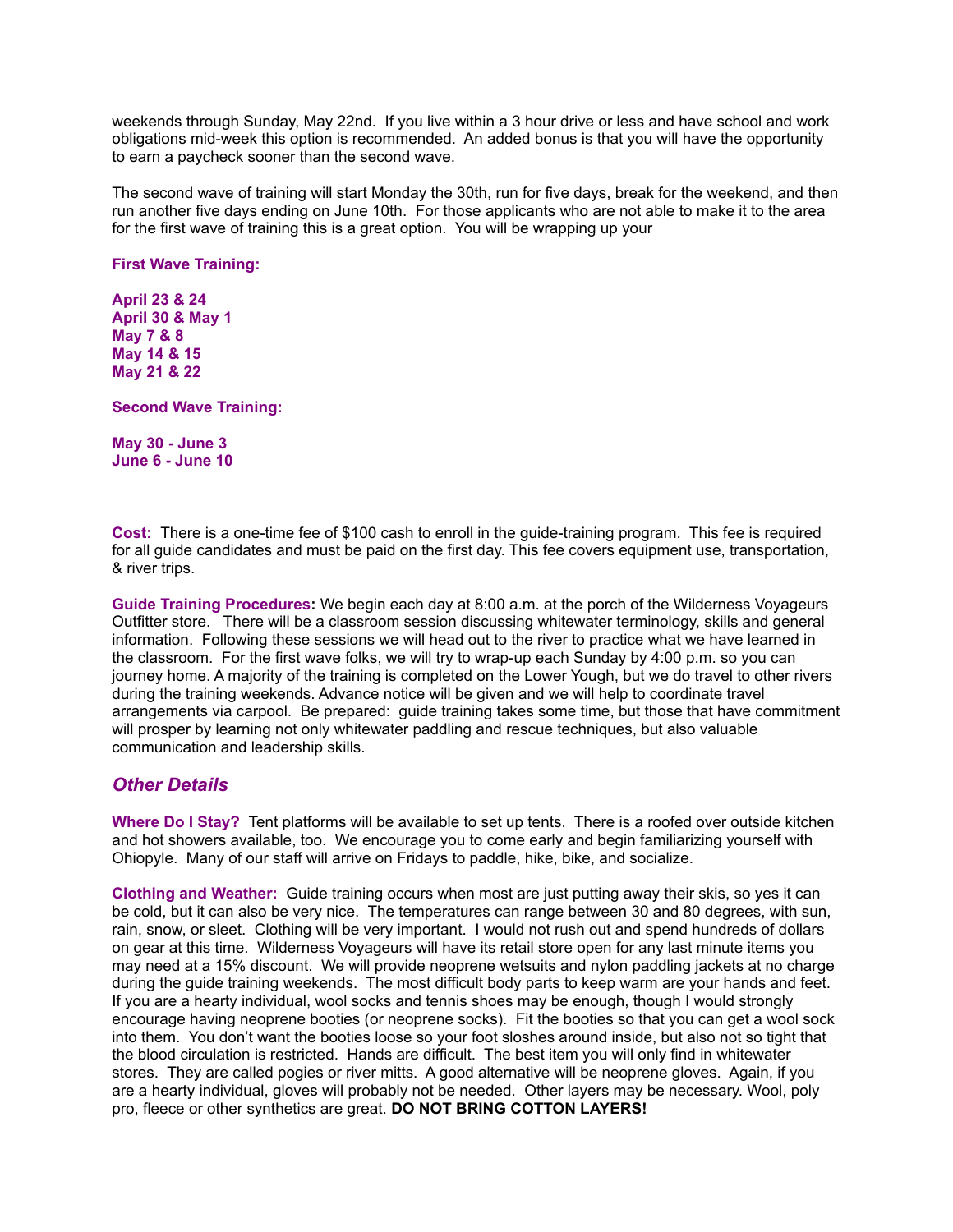**Pets:** Please leave your pets at home through training and through the season.

**Wilderness Voyageurs Outfitters:** WVO is a true outdoor outfitter store and a great resource for you. It is open year round and will offer a 15% discount to all guide candidates during training. (The discount does not include bicycles or boats). You can also check the store out [online](https://wilderness-voyageurs.com/store-ohiopyle/).

**What do I need to bring to Guide Training?** These are the items I would bring if I were going through guide training.

**\***Sleeping bag and pad \*Toiletries Your food **\*** Small camp stove to cook on \$100 cash for guide training \*Drivers license for deposit for wetsuit and paddle jacket use **\***Wool hat \*Cap with bill (baseball hat) for rain **\***Long underwear (polypro, wool, or comparable synthetic, **NO COTTON**) \*Polar fleece jacket (or wool sweater, synthetic shirt) \*Cold water footgear \*Cold water hand gear \*Paddle pants and paddle jacket (unless you are using a wetsuit) \*Wetsuit if you have one \*Clothes for off the river (bring extra in case those get wet. We spend a lot of time outside.) \*Rain gear for off the river (gore-tex jacket, rain slicker…) \*Walking shoes / hiking boots for trail use **\***Kayaking gear (if you own it)

**Note:** Remember; do not plan on using cotton clothing for wet, outdoor activities. You may have adequate clothing at home.

(**\***) Indicates all items that may be purchased at Wilderness Voyageurs Outfitters at a 10% discount.

Once employed guides will be given a lifejacket, first aid kit, knife, whistle. Guides will receive a greater discount on all items at the outfitters store, and will receive a discount at the restaurant.

**Kayakers:** Please bring your kayaks. There is time for recreational paddling after the training runs. All candidates will participate in formal kayak instruction during the training process.

## **Equipment Wilderness Voyageurs Provides:**

Rafts Paddles Helmets **Lifejackets** Wetsuits and paddle jackets

**Restaurants:** Falls City Pub & [Restaurant](http://www.fallscitypub.com) located just beyond the Wilderness Voyageurs Outfitter Store has a variety of food & is a great social dinner option. Rapid Java offers breakfast sandwiches, donuts & muffins along with great coffee and espresso drinks & is located on the porch of the store. Ohiopyle Bakery and Falls Market in town are other dining options*.* There are a number of other restaurants within a short drive from Ohiopyle. Candidates are responsible for their own lunch. We will try and break for about 30 to 45 minutes for lunch each day. Sometimes we will be on the river, in which case Power Bars